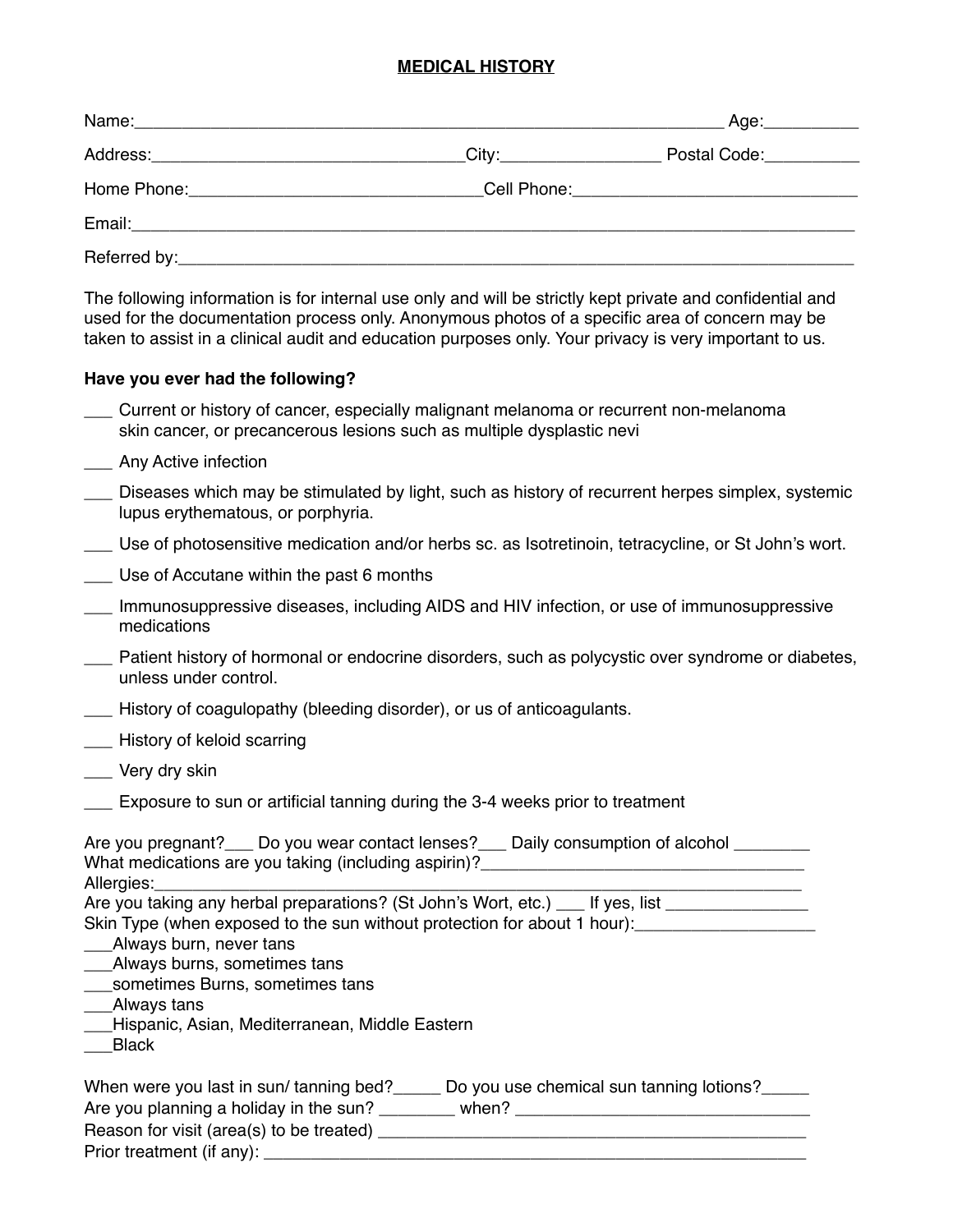## **LASER HAIR REMOVAL PATIENT WAIVER and CONSENT**

I hereby authorize and direct a Epiphany Spa &Wellness Inc. Laser technician to perform laser assisted hair removal treatments on me. I understand that this procedure works on the active growing hairs and not on dormant hairs. For this reason, complete destruction of a hair follicles from any one treatment is not possible and I understand that I will require several treatments to obtain a significant, long-term reduction of hair growth. I also understand that some people may not experience complete hair loss even with multiple laser treatments.

### **The following has been discussed with me and I have had the opportunity to ask question:**

\_\_\_\_ The potential unexpected consequences of the procedure and possible individual reactions.

\_\_\_\_ I confirm that I am not pregnant and will notify technician prior to treatments if I become pregnant or if my medical condition or any health related circumstances, including medication, change.

\_\_\_\_ Results may vary depending on medical history, natural or induced applicable hormone levels, skin/ hair types, patient compliance with pre/ post treatment instructions.

Complete and permanent hair removal is the treatment goal but not guaranteed. Individual results vary.

### **I am aware that the following possible experiences/risks can occur as a result of the treatment:**

**\_\_\_ DISCOMFORT:** Some discomfort may be experienced during laser treatment.

WOUND HEALING: Laser hair Treatment can result in swelling, blistering, crusting or flaking of the treated areas, which may require 1-3 weeks to heal. Once the surface has healed, it may be pink or sensitive to the sun for several months or longer in some patients. This is more likely to happen in patients taking medications causing photosensitivity or in patients with dark skin.

**EYE EXPOSURE:** Protective eyewear will be provided to wear during the laser treatment. It is MANDATORY that these shields be worn at all time during the treatment. Failure to do so could result in accidental laser exposure to the eye that could cause vision damage.

**EVERYONE MAY EXPERIENCE NEW HAIR GROWTH OR RE-GROWTH** over time regardless of the technology used. Hair that grows back will tend to be finer, lighter and less dense.

\_\_\_ I **ACKNOWLEDGE** the published refund and cancellation policy and agree to provide at least 24 hours notice to reschedule my appointment otherwise I will lose 30% of the paid treatment.

By signing below, I certify that I have read and fully understand the contents of this waiver and give my consent to receive Laser hair Removal treatments and agree.